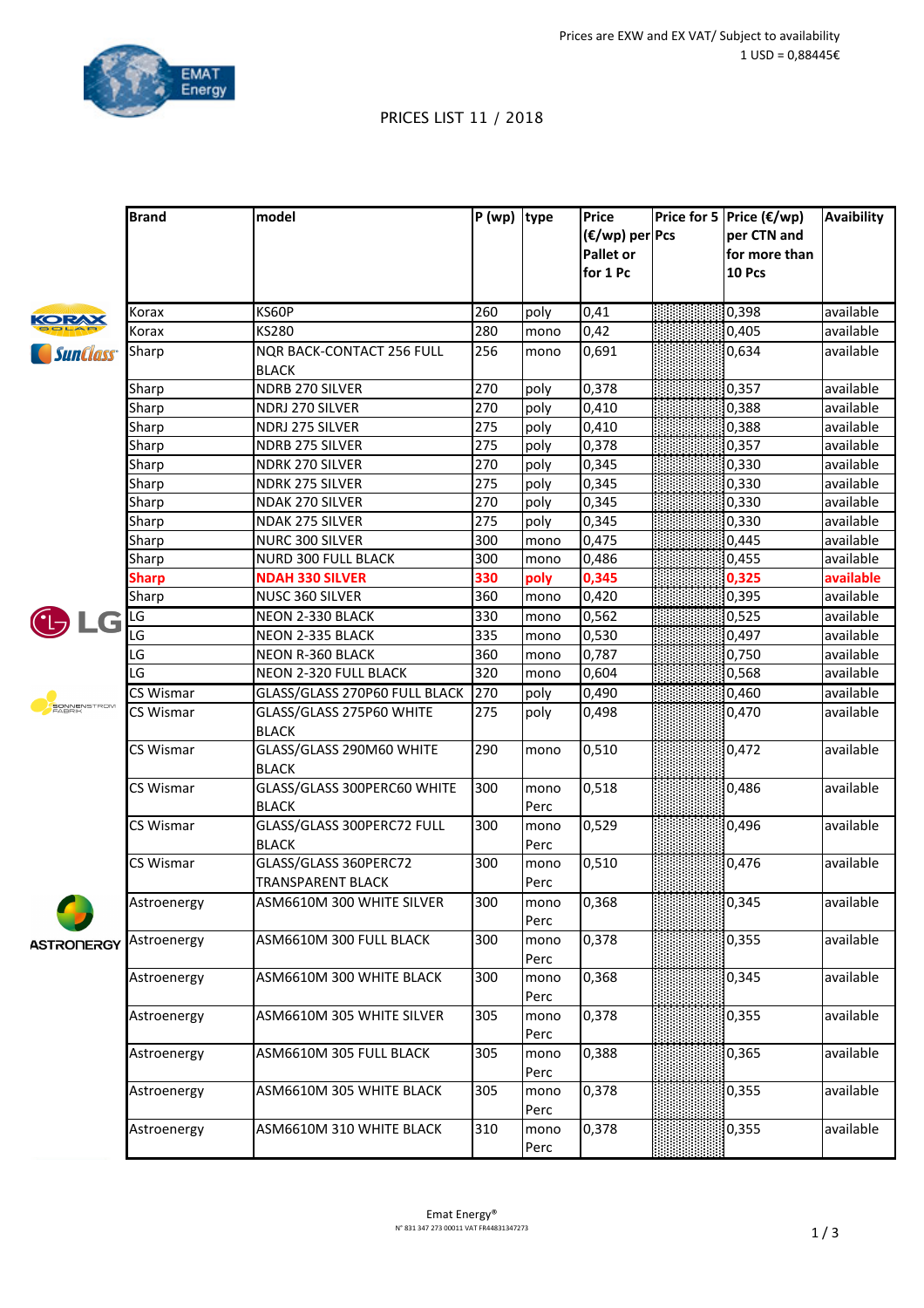

**Price for 5** Price (€/wp)

**per CTN and** 

**Avaibility**

**(€/wp) per Pcs**

## PRICES LIST 11 / 2018

**Brand model P** (wp) **type Price** 

SMA

**ABB** Power and produc power-one-

|            |                            |       |                                      | Pallet or<br>for 1 Pc |      | for more than<br>10 Pcs |            |
|------------|----------------------------|-------|--------------------------------------|-----------------------|------|-------------------------|------------|
| Sma        | Sunny boy 1.5              | 1500  | inverter   587                       |                       | 572  | 522                     | 2 weeks    |
| Sma        | Sunny boy 2.5              | 2500  | inverter   738                       |                       | 723  | 673                     | available  |
| Sma        | SB 3.0                     | 3000  | inverter 839                         |                       | 824  | 774                     |            |
| Sma        | SB 3.6                     | 3600  | inverter 885                         |                       | 870  | 820                     |            |
| Sma        | SB 4.0                     | 4000  | inverter                             | 921                   | 906  | 856                     |            |
| Sma        | SB 5.0                     | 5000  | inverter 977                         |                       | 862  | 912                     | ON RECUTES |
| Sma        | STP5000TL-20               | 5000  | inverter   1228                      |                       | 1212 | 1163                    | available  |
| Sma        | STP6000TL-20               | 6000  | inverter   1350                      |                       | 1335 | 1285                    | available  |
| Sma        | STP7000TL-20               | 7000  | inverter $ 1452$                     |                       | 1437 | 1387                    | available  |
| Sma        | STP8000TL-20               | 8000  | inverter $ 1533$                     |                       | 1518 | 1468                    | available  |
| Sma        | STP9000TL-20               | 9000  | inverter   1615                      |                       | 1600 | 1550                    | available  |
| Sma        | STP10000TL-20              | 10000 | inverter 1798                        |                       | 1783 | 1733                    | available  |
| Sma        | STP12000TL-20              | 12000 | inverter   2036                      |                       | 2021 | 1971                    | available  |
| Sma        | STP15000TL-30              | 15000 | inverter   2001                      |                       | 1986 | 1936                    | available  |
| Sma        | STP15000TL-30 with Display | 15000 | inverter 2147                        |                       | 2132 | 2082                    | available  |
| Sma        | STP20000TL-30              | 20000 | inverter 2202                        |                       | 2187 | 2137                    | available  |
| Sma        | STP20000TL-30 with Display | 20000 | inverter 2344                        |                       | 2329 | 2279                    | available  |
| Sma        | STP25000TL-30              | 25000 | inverter 2276                        |                       | 2261 | 2211                    | available  |
| Sma        | STP25000TL-30 with Display | 25000 | inverter 2379                        |                       | 2364 | 2314                    | available  |
| Sma        | STP60                      | 60000 | inverter 4307                        |                       | 4292 | 4242                    | available  |
| ABB        | UNO-2.0-TL-OUTD            | 2000  | inverter 625                         |                       | 610  | 560                     | 2 weeks    |
| ABB        | UNO-2.0-TL-OUTD-S          | 2000  | inverter 643                         |                       | 628  | 578                     | 2 weeks    |
| ABB        | UNO-3.0-TL-OUTD            | 3000  | inverter 637                         |                       | 622  | $\overline{572}$        | 2 weeks    |
| ABB        | UNO-3.0-TL-OUTD-S          | 3000  | inverter 668                         |                       | 653  | 603                     | 2 weeks    |
| ABB        | UNO-3.6-TL-OUTD            | 3600  | inverter 692                         |                       | 677  | 627                     | 2 weeks    |
| ABB        | UNO-3.6-TL-OUTD-S          | 3600  | inverter                             | 722                   | 707  | 657                     | 2 weeks    |
| ABB        | UNO-4.2-TL-OUTD            | 4200  | inverter                             | 733                   | 718  | 668                     | 2 weeks    |
| ABB        | UNO-4.2-TL-OUTD-S          | 4200  | inverter                             | 763                   | 748  | 698                     | 2 weeks    |
| ABB        | PVI-3.0-TL-OUTD            | 3000  | inverter 698                         |                       | 683  | 633                     | available  |
| ABB        | PVI-3.0-TL-OUTD-S          | 3000  | inverter   733                       |                       | 718  | 668                     | available  |
| ABB        | PVI-3.6-TL-OUTD            | 3600  | inverter   770                       |                       | 755  | 705                     | available  |
| ABB        | PVI-3.6-TL-OUTD-S          | 3600  | inverter   803                       |                       | 788  | 738                     | available  |
| ABB        | PVI-4.2-TL-OUTD            | 4200  | inverter   823                       |                       | 808  | 758                     | available  |
| <b>ABB</b> | PVI-4.2-TL-OUTD-S          | 4200  | inverter 856                         |                       | 841  | 791                     | available  |
| ABB        | PVI-5000-TL-OUTD           | 5000  | inverter   896                       |                       | 881  | 831                     | 4 weeks    |
| ABB        | PVI-5000-TL-OUTD-S         | 5000  | inverter  930                        |                       | 915  | 865                     | 4 weeks    |
| ABB        | PVI-6000-TL-OUTD           | 6000  | inverter  941                        |                       | 926  | 876                     | 4 weeks    |
| ABB        | PVI-6000-TL-OUTD-S         | 6000  | inverter   986                       |                       | 971  | 921                     | 4 weeks    |
| ABB        | PVI-10.0-TL-OUTD           | 10000 | inverter $ 1261$                     |                       | 1246 | 1196                    | 4 weeks    |
| ABB        | PVI-10.0-TL-OUTD-S         | 10000 | inverter   1306                      |                       | 1291 | 1241                    | 4 weeks    |
| ABB        | PVI-10.0-TL-OUTD-FS        | 10000 | inverter   1316                      |                       | 1301 | 1251                    | 4 weeks    |
| ABB        | PVI-12.5-TL-OUTD           | 12500 | inverter   1402                      |                       | 1387 | 1337                    | 4 weeks    |
| ABB        | PVI-12.5-TL-OUTD-S         | 12500 | inverter $ 1443$                     |                       | 1428 | 1378                    | 4 weeks    |
| ABB        | PVI-12.5-TL-OUTD-FS        | 12500 | inverter $ 1454$                     |                       | 1439 | 1389                    | 4 weeks    |
| ABB        | TRIO-5.8-TL-OUTD           | 5800  | inverter $ 1128$                     |                       | 1113 | 1063                    | 2 weeks    |
| ABB        |                            | 5800  | inverter   1152                      |                       | 1137 | 1087                    |            |
| ABB        | TRIO-5.8-TL-OUTD-S         | 7500  |                                      |                       | 1188 |                         | 2 weeks    |
| ABB        | TRIO-7.5-TL-OUTD           | 7500  | inverter $ 1203$<br>inverter $ 1250$ |                       | 1235 | 1138<br>1185            | 2 weeks    |
|            | TRIO-7.5-TL-OUTD-S         |       |                                      |                       |      |                         | 2 weeks    |
| ABB        | TRIO-8.5-TL-OUTD           | 8500  | inverter $ 1230$                     |                       | 1215 | 1165                    | 2 weeks    |
| ABB        | TRIO-8.5-TL-OUTD-S         | 8500  | inverter $ 1285$                     |                       | 1270 | 1220                    | 2 weeks    |